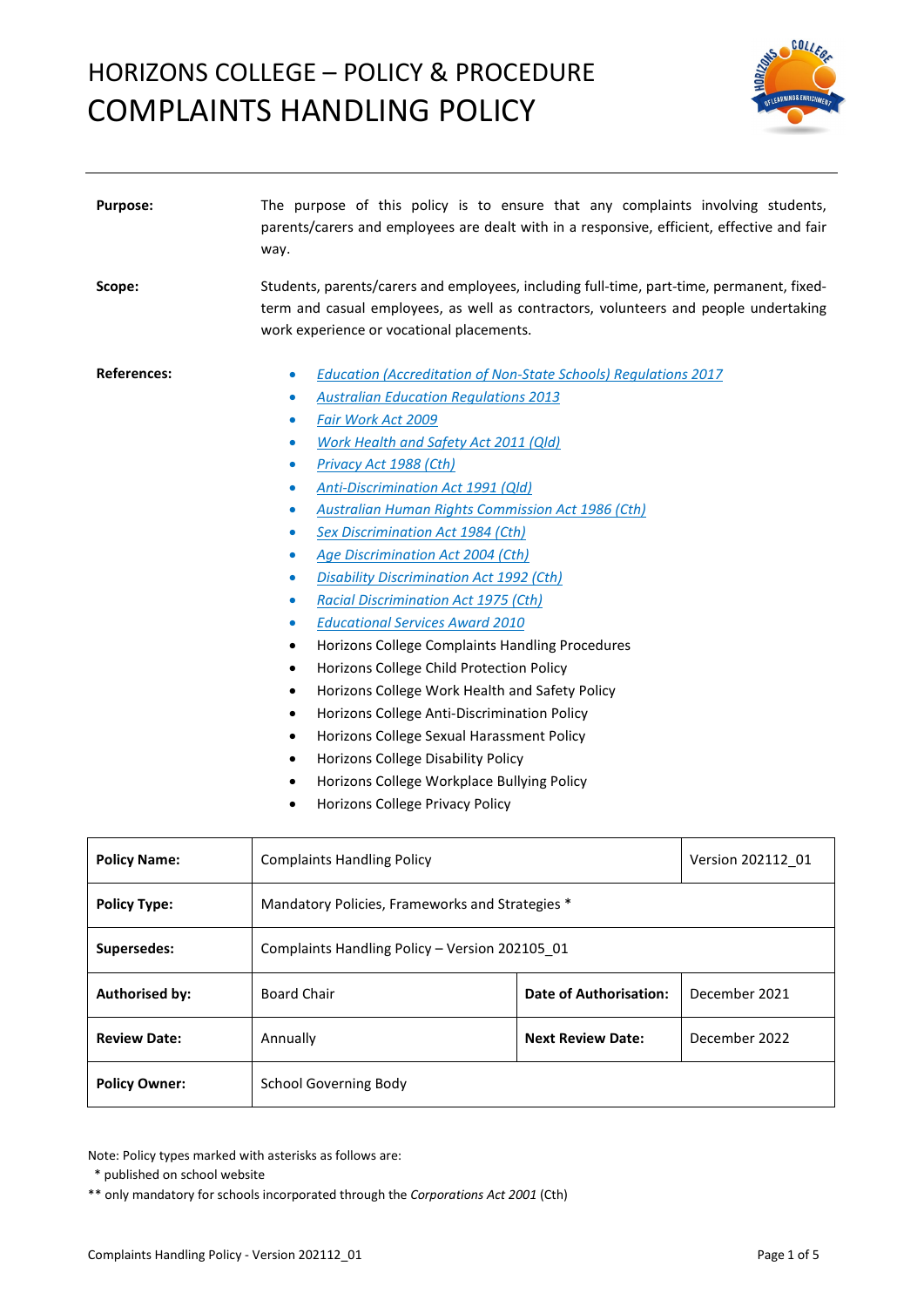

# Policy Statement

Horizons College is committed to ensuring that student, parent/carer and employee complaints are dealt with in a responsive, efficient, and effective and fair way.

Horizons College views complaints as part of an important feedback and accountability process.

Horizons College acknowledges the right of students, parents/carers and employees to complain when dissatisfied with an action, inaction or decision of the school and the school encourages constructive criticism and feedback.

Horizons College recognises that time spent on handling complaints can be an investment in better service to students, parents/caregivers and employees.

### **Complaints that may be Resolved under this Policy**

Horizons College encourage students, parents/carers and employees to lodge promptly any concerns regarding sexual harassment, child protection, discrimination, workplace bullying and privacy breaches as well as more general complaints that include areas such as:

- the school, its employees or students having done something wrong
- the school, its employees or students having failed to do something that they should have done
- the school, its employees or students having acted unfairly or impolitely
- issues of student or employee behaviour that are contrary to school policies
- issues related to learning programs, assessment and reporting of student learning
- issues related to communication with students or parents/carers or between employees
- issues related to school resources levy
- general administrative issues.

Student complaints may be brought by students or by parents/carers on behalf of their children, as appropriate in the circumstances.

#### **Issues Outside of this Policy**

The following matters are outside of the scope of this policy and should be managed as follows:

- Child protection concerns or risks of harm to children should be dealt with in accordance with the law and the school's Child Protection Policy.
- Student bullying complaints should be dealt with under the Student Bullying Policy.
- Student discipline matters, including matters involving suspension or expulsion, should be dealt with under the Positive Behaviour Support Policy.
- Student or employee violence or criminal matters should be directed to the Principal who will involve the Police as appropriate.
- Formal legal proceedings.

## Definitions

**Complainant**: any person who has a grievance. This may include any member of staff, employee, parent or student

**Grievance**: any concern or complaint about any act, behaviour, omission, situation or decision that someone thinks is unfair or unjustified

**Complaints Handling Policy**: the procedure and objectives set out in this document

**Dispute Resolution Procedure**: the procedure defined in this dispute resolution policy

**Respondent**: any person against whom a grievance is brought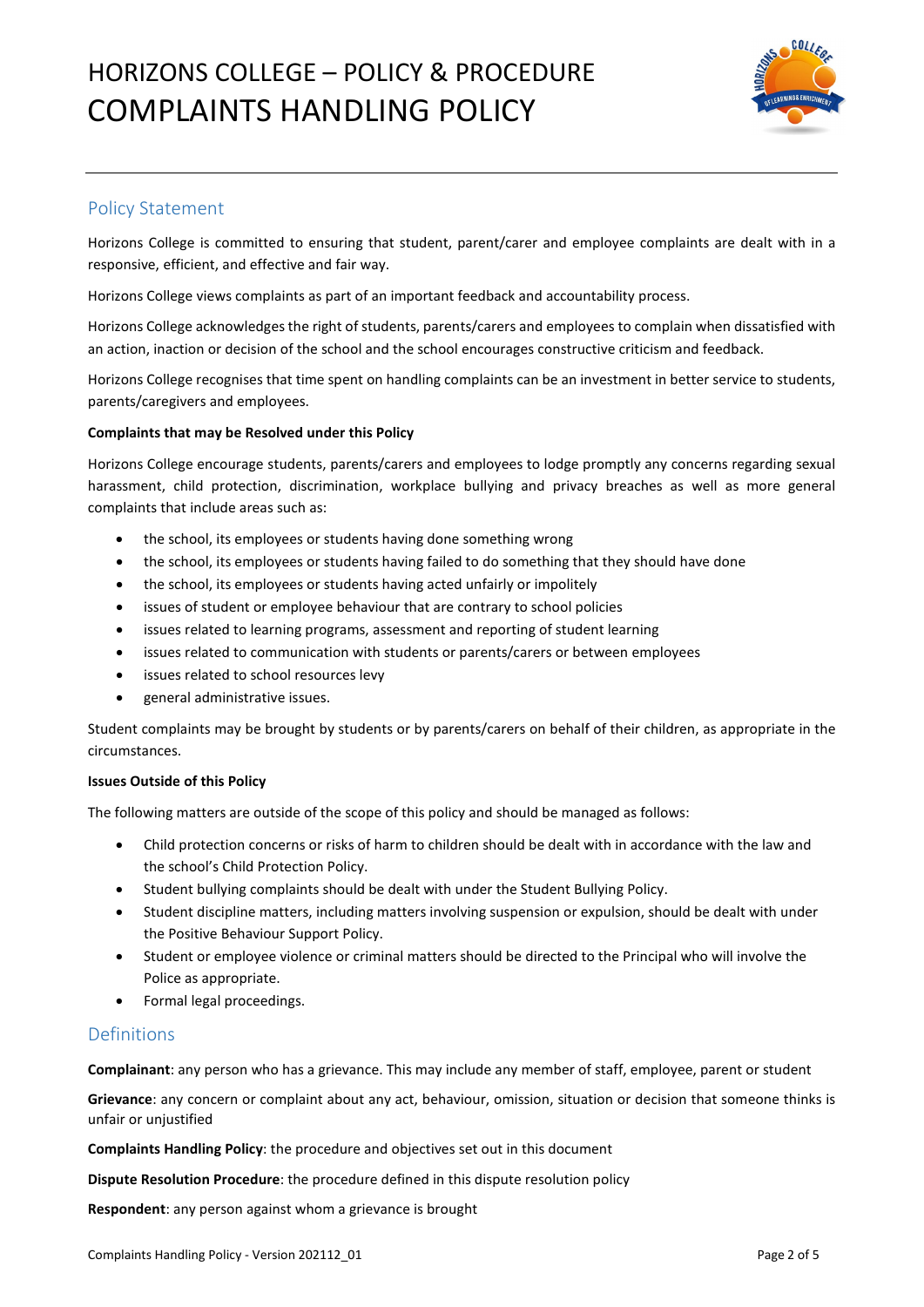

### **College Board:** means governing body of the College

**College/School**: Horizons College of Enrichment and Learning

# Complaints Handling Principles

Horizons College is committed to managing disputes according to the following principles:

- complaints will be resolved with as little formality and disruption as possible
- complaints will be taken seriously
- anonymous complaints will be treated on their merits
- complaints will be dealt with fairly and objectively and in a timely manner
- mediation, negotiation and informal resolution are optional alternatives
- procedural fairness will be ensured wherever practicable, including the right of interested parties to the complaint be heard
- confidentiality and privacy will be maintained as much as possible
- all parties to the dispute will be appropriately supported
- Horizons College will give reasonable progress updates
- appropriate remedies will be offered and implemented
- provide a review pathway for parties to the complaint if warranted
- complainants, respondents and people associated with them will not be victimised as a result of lodging the complaints nor will they suffer any other reprisals
- the school will keep confidential records of complaints
- the school's insurer will be informed if a complaint could be connected to an insured risk.

# Complaints Handling Procedures

The *Complaints Handling Procedures* (the Procedures) support this Policy, and outline the roles, responsibilities and processes that will be used when actioning this Policy.

All complaints are to be responded to in a timely and transparent manner and managed in accordance with the complaints handling processes outlined in the Procedures. This includes ensuring:

- reporting as required by legislation;
- all information disclosed or recorded as part of a complaints handling process must be managed in accordance with privacy legislation and principles; and
- learnings from complaints processes form part of the College's quality improvement planning.

# Responsibilities

## **The College**

Horizons College has the following role and responsibilities:

- develop, implement, promote and act in accordance with the school's Complaints Handling Policy and procedures
- appropriately communicate the school's Complaints Handling Policy and procedures to students, parents/carers and employees
- ensure that the Complaints Handling procedures are readily accessible by staff, students and parents/carers
- upon receipt of a complaint, manage the complaint in accordance with the Complaints Handling procedures
- ensure that appropriate support is provided to all parties to a complaint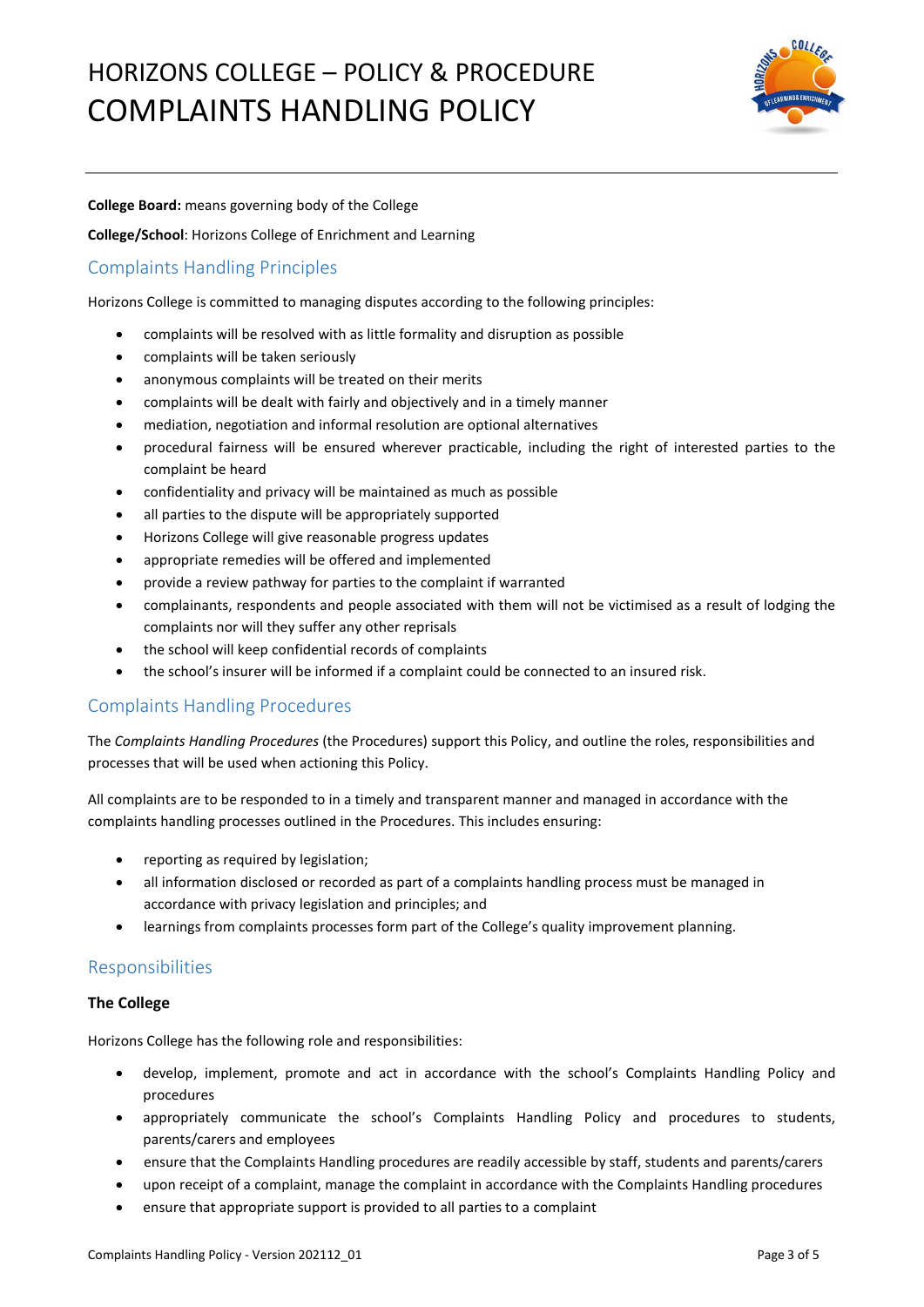

- take appropriate action to prevent the victimisation or action in reprisal against the complainant, respondent or any person associated with them
- appropriately implement remedies
- appropriately train relevant employees
- keep appropriate records
- conduct a review/audit of the Complaints Register from time to time
- monitor and report to the governing body on complaints
- report to the school's insurer when that is relevant
- refer to the school's governing body immediately on receipt of any claim for legal redress

### **All Parties to a Dispute**

The complainant and respondent have the following role and responsibilities:

- apply and comply with the school's Complaints Handling Policy and procedures
- lodge the complaint as soon as possible after the issue arises
- expect that the complaint will be dealt with fairly and objectively; in a timely manner; with procedural fairness wherever practicable; that confidentiality and privacy will be maintained as much as possible
- provide complete and factual information in a timely manner
- not provide deliberately false or misleading information
- not make frivolous or vexatious complaints
- act in good faith, and in a calm and courteous manner
- act in a non-threatening manner
- to be appropriately supported
- acknowledge that a common goal is to achieve an outcome acceptable to all parties
- recognise that all parties have rights and responsibilities which must be balanced
- maintain and respect the privacy and confidentiality of all parties
- not victimise or act in reprisal against the complainant, respondent or any person associated with them.

## **Employees Receiving Complaints**

Employees receiving complaints have the following role and responsibilities:

- Act in accordance with the school's Complaints Handling Policy and procedures
- Inform the Principal as soon as a complaint is received
- Inform the party lodging the complaint of how complaints can be lodged, when they should be lodged and what information is required
- provide the complainant with information about any support or assistance available to assist them in lodging their complaint
- provide the complainant with a copy of the school's Complaints Handling Policy and procedures
- maintain confidentiality
- keep appropriate records
- to forward complaints to more senior employees, including the Principal, as appropriate
- not victimise or act in reprisal against the complainant, respondent or any person associated with them.

# Implementation

Horizons College will keep appropriate records of complaints, will monitor complaints and their resolution and will report on a high-level basis to the College Board on complaint handling at the school.